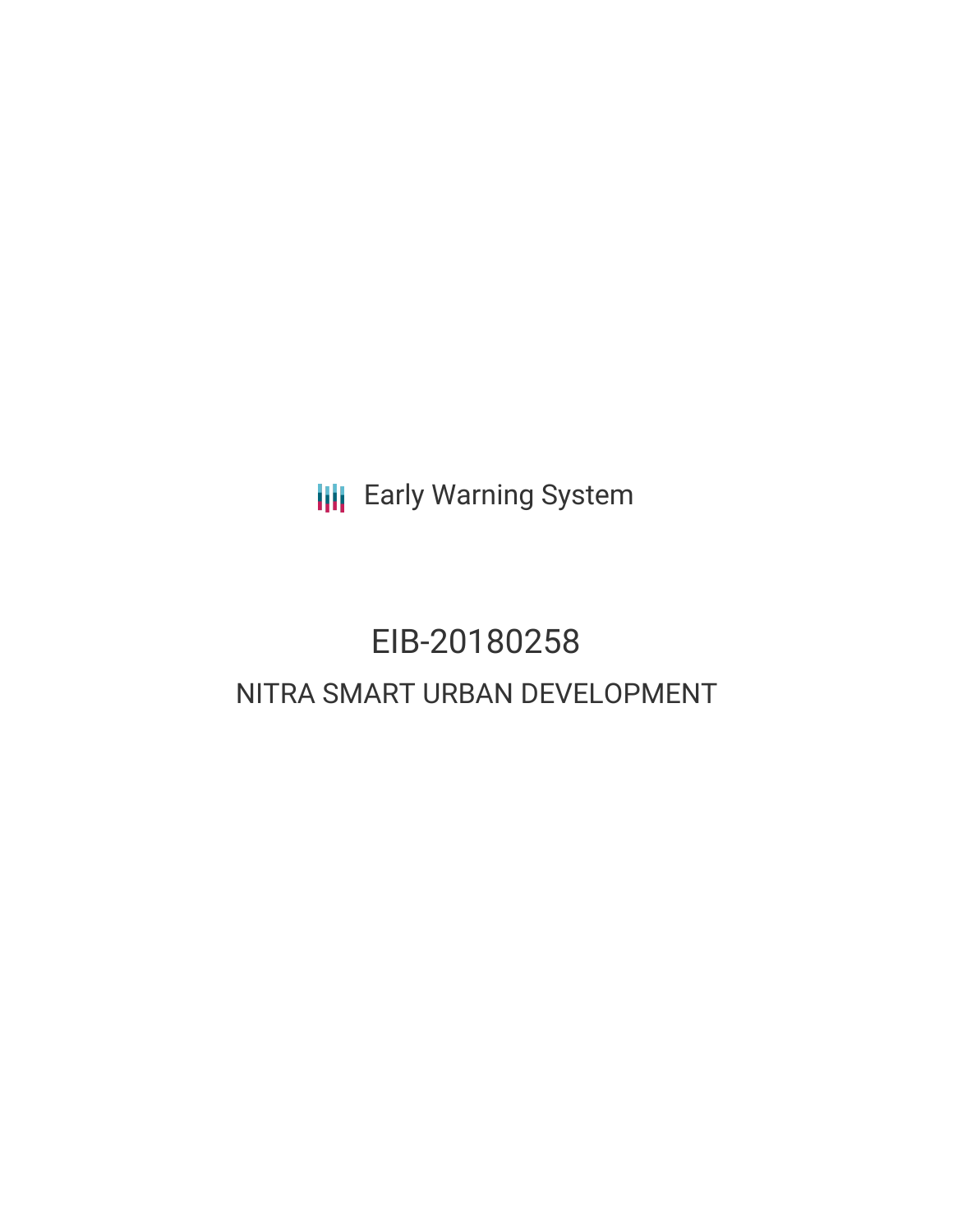

#### **Quick Facts**

| <b>Countries</b>               | Slovakia                                                              |
|--------------------------------|-----------------------------------------------------------------------|
| <b>Specific Location</b>       | Nitra                                                                 |
| <b>Financial Institutions</b>  | European Investment Bank (EIB)                                        |
| <b>Status</b>                  | Proposed                                                              |
| <b>Bank Risk Rating</b>        | U                                                                     |
| <b>Borrower</b>                | <b>MESTO NITRA</b>                                                    |
| <b>Sectors</b>                 | Construction, Education and Health, Energy, Infrastructure, Transport |
| <b>Investment Type(s)</b>      | Loan                                                                  |
| <b>Investment Amount (USD)</b> | $$17.46$ million                                                      |
| <b>Project Cost (USD)</b>      | $$65.19$ million                                                      |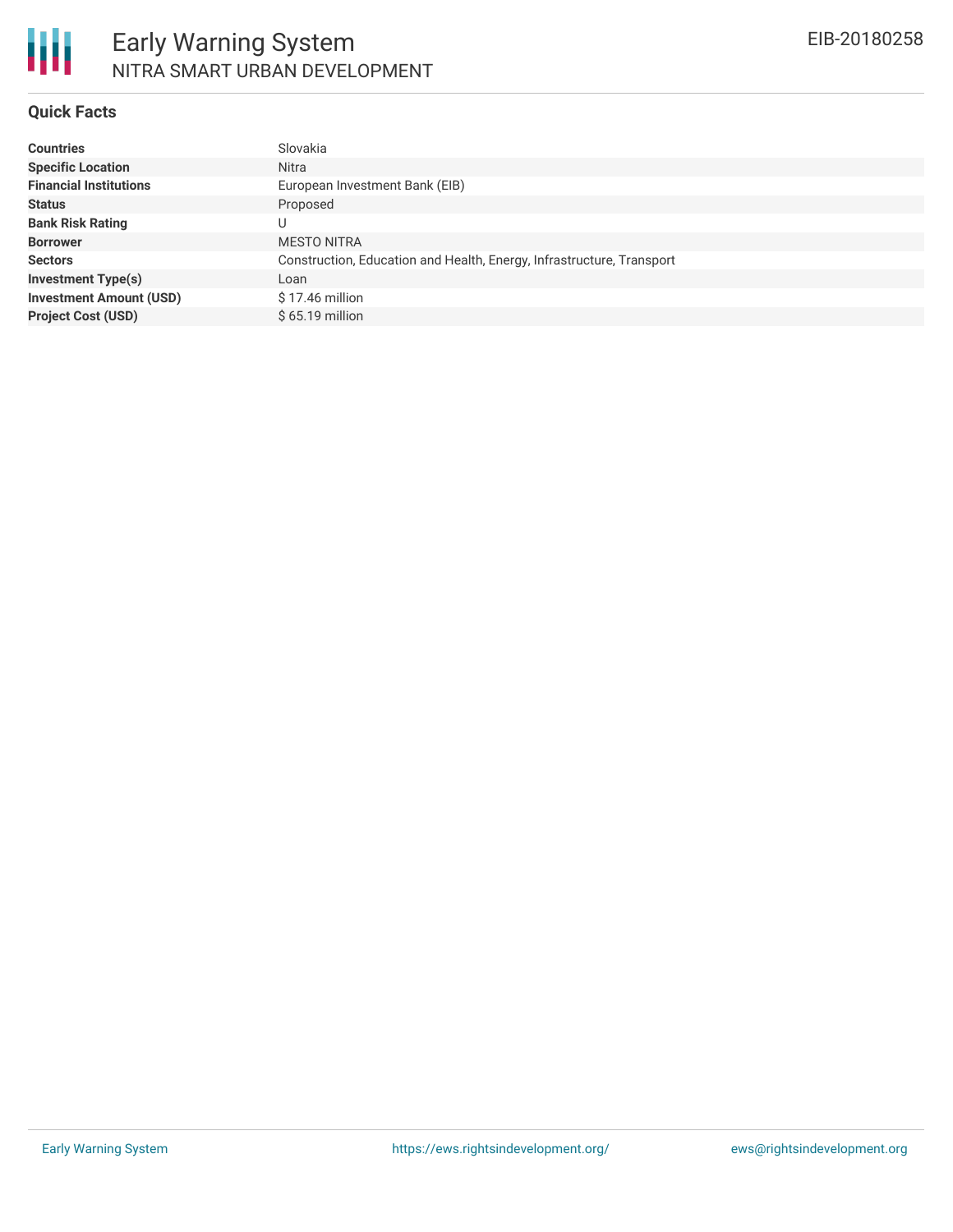

## Early Warning System NITRA SMART URBAN DEVELOPMENT

### **Project Description**

This project provides financing for smart city and urban investments in the city of Nitra in Slovakia. Components include investments in urban mobility, municipal social housing, education, sport and leisure, social care, environment, energy efficiency and other public infrastructure.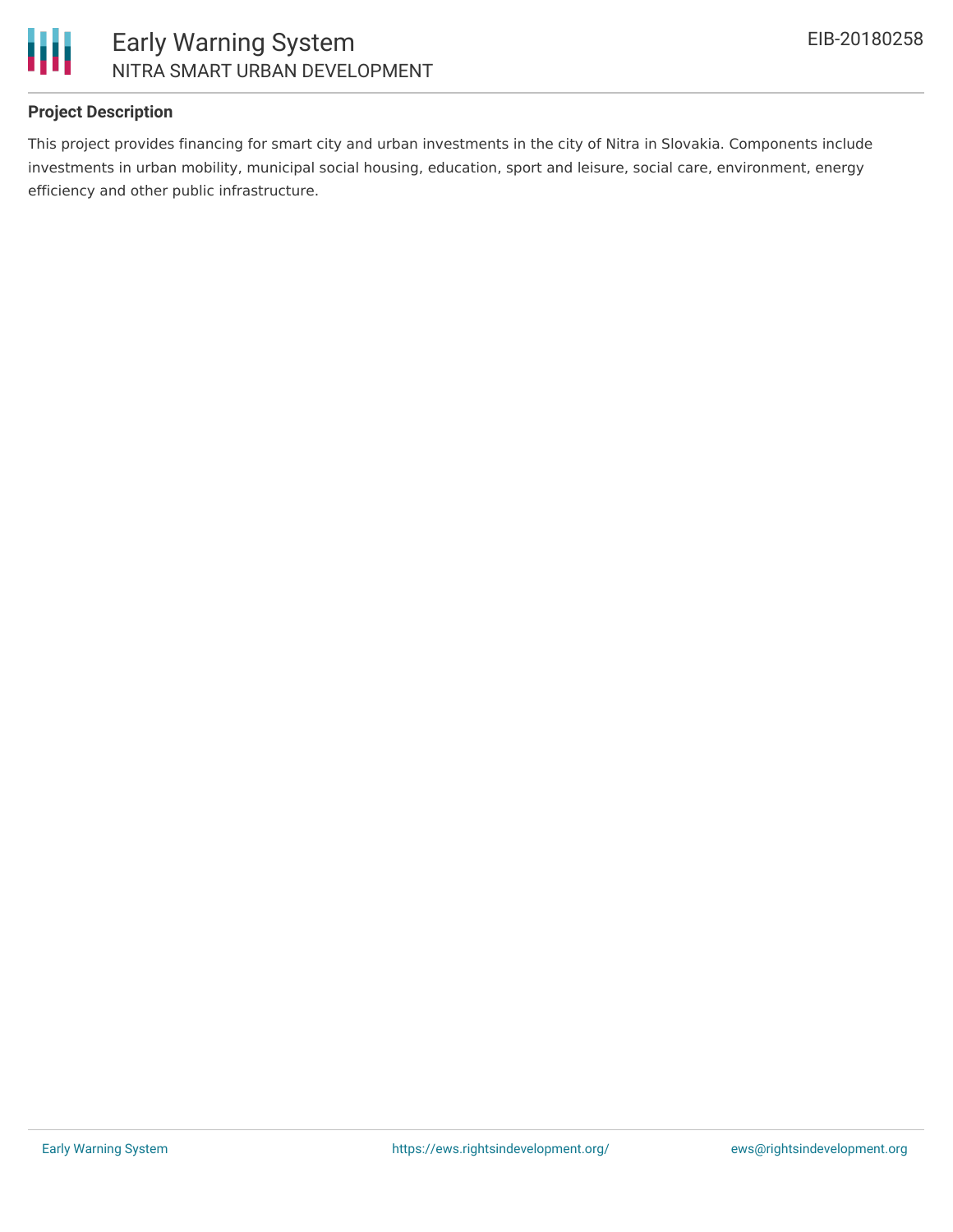

# Early Warning System NITRA SMART URBAN DEVELOPMENT

### **Investment Description**

European Investment Bank (EIB)